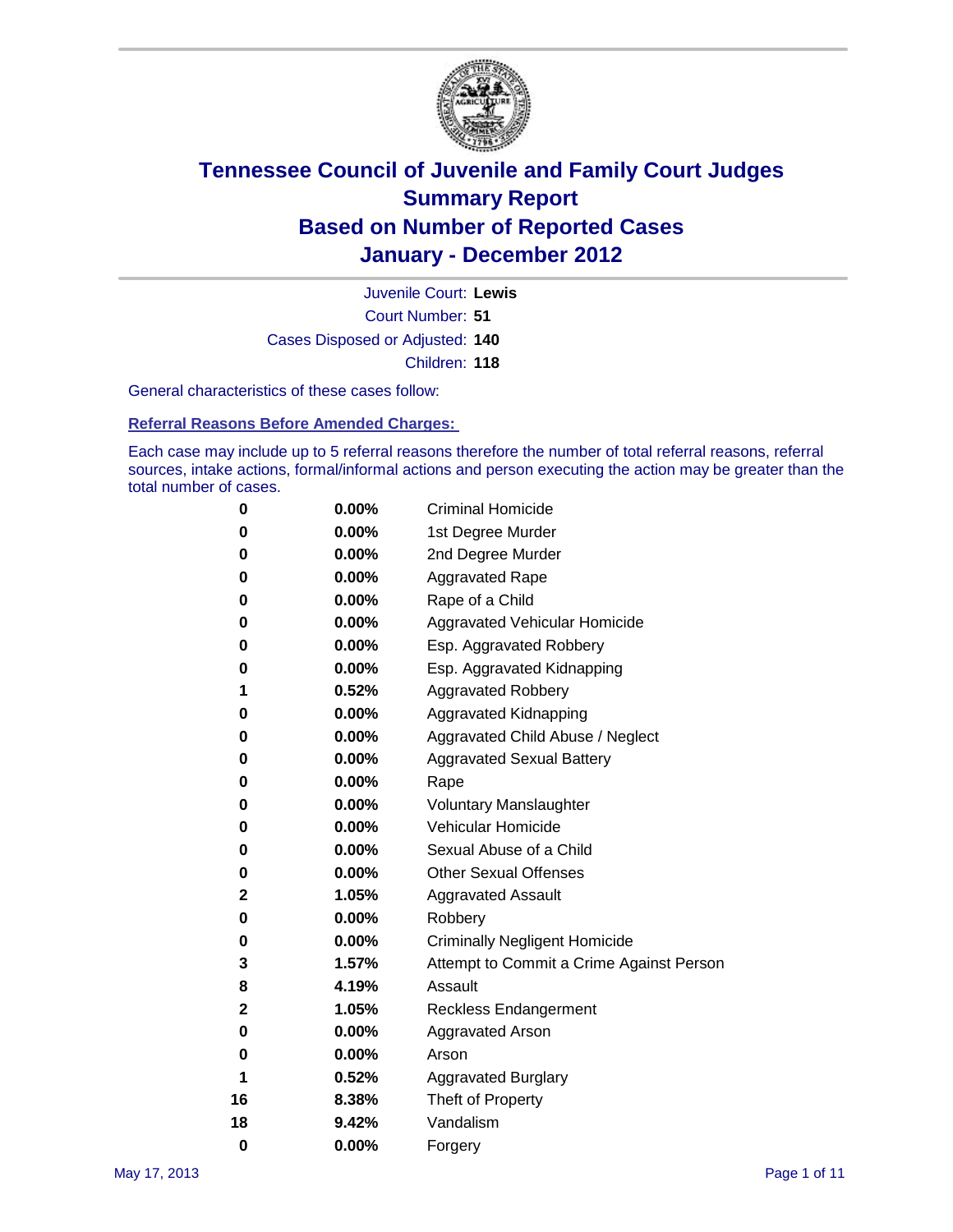

Court Number: **51** Juvenile Court: **Lewis** Cases Disposed or Adjusted: **140**

Children: **118**

#### **Referral Reasons Before Amended Charges:**

Each case may include up to 5 referral reasons therefore the number of total referral reasons, referral sources, intake actions, formal/informal actions and person executing the action may be greater than the total number of cases.

| 0  | 0.00%  | <b>Worthless Checks</b>                                     |
|----|--------|-------------------------------------------------------------|
| 5  | 2.62%  | Illegal Possession / Fraudulent Use of Credit / Debit Cards |
| 8  | 4.19%  | <b>Burglary</b>                                             |
| 0  | 0.00%  | Unauthorized Use of a Vehicle                               |
| 0  | 0.00%  | <b>Cruelty to Animals</b>                                   |
| 1  | 0.52%  | Sale of Controlled Substances                               |
| 2  | 1.05%  | <b>Other Drug Offenses</b>                                  |
| 3  | 1.57%  | <b>Possession of Controlled Substances</b>                  |
| 0  | 0.00%  | <b>Criminal Attempt</b>                                     |
| 0  | 0.00%  | Carrying Weapons on School Property                         |
| 0  | 0.00%  | Unlawful Carrying / Possession of a Weapon                  |
| 1  | 0.52%  | <b>Evading Arrest</b>                                       |
| 0  | 0.00%  | Escape                                                      |
| 0  | 0.00%  | Driving Under Influence (DUI)                               |
| 4  | 2.09%  | Possession / Consumption of Alcohol                         |
| 0  | 0.00%  | Resisting Stop, Frisk, Halt, Arrest or Search               |
| 0  | 0.00%  | <b>Aggravated Criminal Trespass</b>                         |
| 1  | 0.52%  | Harassment                                                  |
| 0  | 0.00%  | Failure to Appear                                           |
| 0  | 0.00%  | Filing a False Police Report                                |
| 0  | 0.00%  | Criminal Impersonation                                      |
| 6  | 3.14%  | <b>Disorderly Conduct</b>                                   |
| 7  | 3.66%  | <b>Criminal Trespass</b>                                    |
| 0  | 0.00%  | <b>Public Intoxication</b>                                  |
| 0  | 0.00%  | Gambling                                                    |
| 40 | 20.94% | <b>Traffic</b>                                              |
| 0  | 0.00%  | <b>Local Ordinances</b>                                     |
| 0  | 0.00%  | Violation of Wildlife Regulations                           |
| 0  | 0.00%  | Contempt of Court                                           |
| 0  | 0.00%  | Violation of Probation                                      |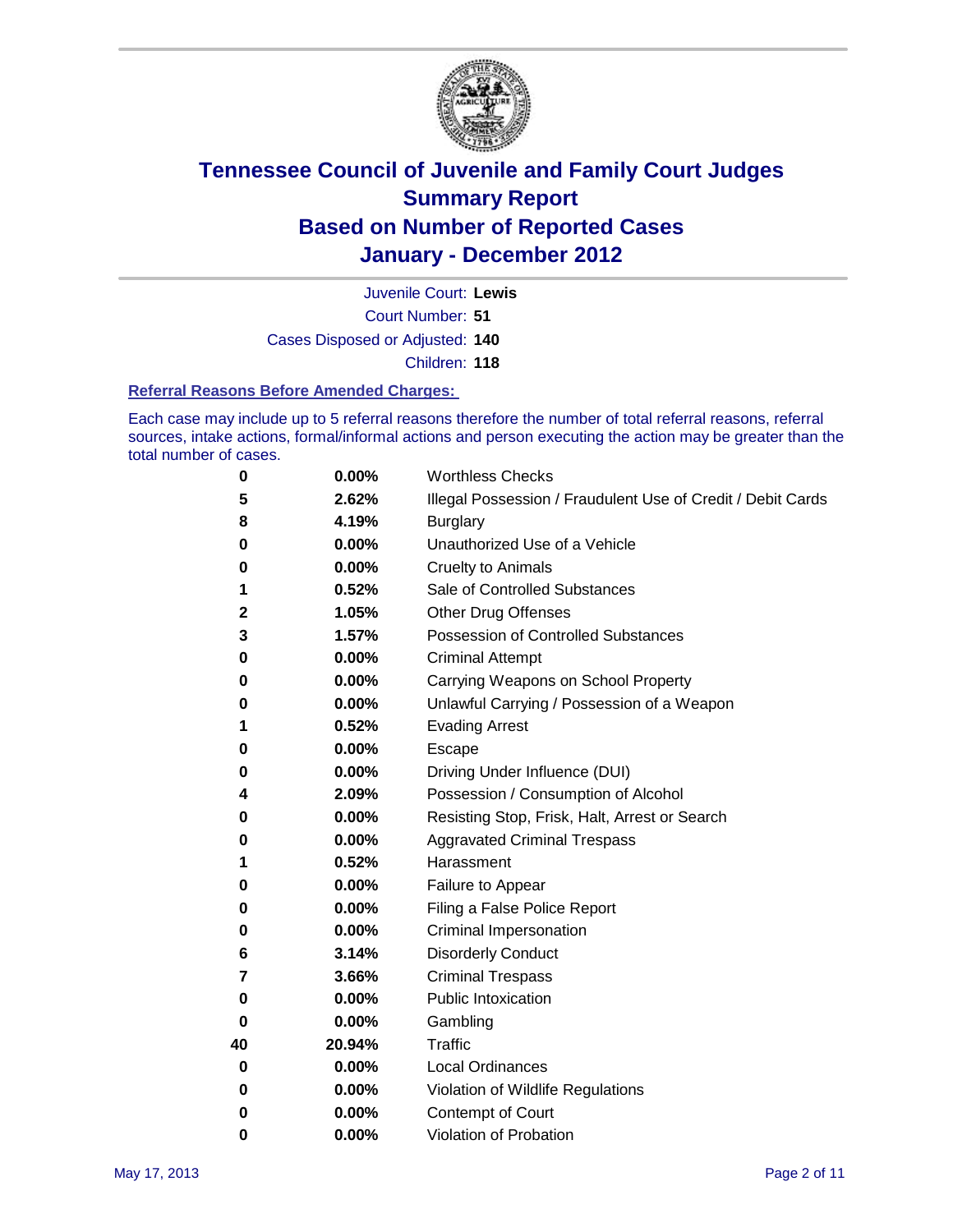

Court Number: **51** Juvenile Court: **Lewis** Cases Disposed or Adjusted: **140** Children: **118**

#### **Referral Reasons Before Amended Charges:**

Each case may include up to 5 referral reasons therefore the number of total referral reasons, referral sources, intake actions, formal/informal actions and person executing the action may be greater than the total number of cases.

| 3        | 1.57%    | Possession of Tobacco Products         |
|----------|----------|----------------------------------------|
| 0        | 0.00%    | Violation of a Valid Court Order       |
| 6        | 3.14%    | <b>Violation of Curfew</b>             |
| 0        | $0.00\%$ | Sexually Abused Child                  |
| $\bf{0}$ | $0.00\%$ | <b>Physically Abused Child</b>         |
| 16       | 8.38%    | Dependency / Neglect                   |
| $\bf{0}$ | 0.00%    | Termination of Parental Rights         |
| 0        | $0.00\%$ | <b>Violation of Pretrial Diversion</b> |
| 0        | 0.00%    | Violation of Informal Adjustment       |
| 0        | 0.00%    | <b>Judicial Review</b>                 |
| 0        | $0.00\%$ | <b>Administrative Review</b>           |
| 0        | $0.00\%$ | <b>Foster Care Review</b>              |
| 1        | 0.52%    | Custody                                |
| 2        | 1.05%    | Visitation                             |
| 0        | 0.00%    | Paternity / Legitimation               |
| 0        | 0.00%    | <b>Child Support</b>                   |
| 0        | 0.00%    | <b>Request for Medical Treatment</b>   |
| 0        | 0.00%    | <b>Consent to Marry</b>                |
| 1        | 0.52%    | Other                                  |
| 191      | 100.00%  | <b>Total Referrals</b>                 |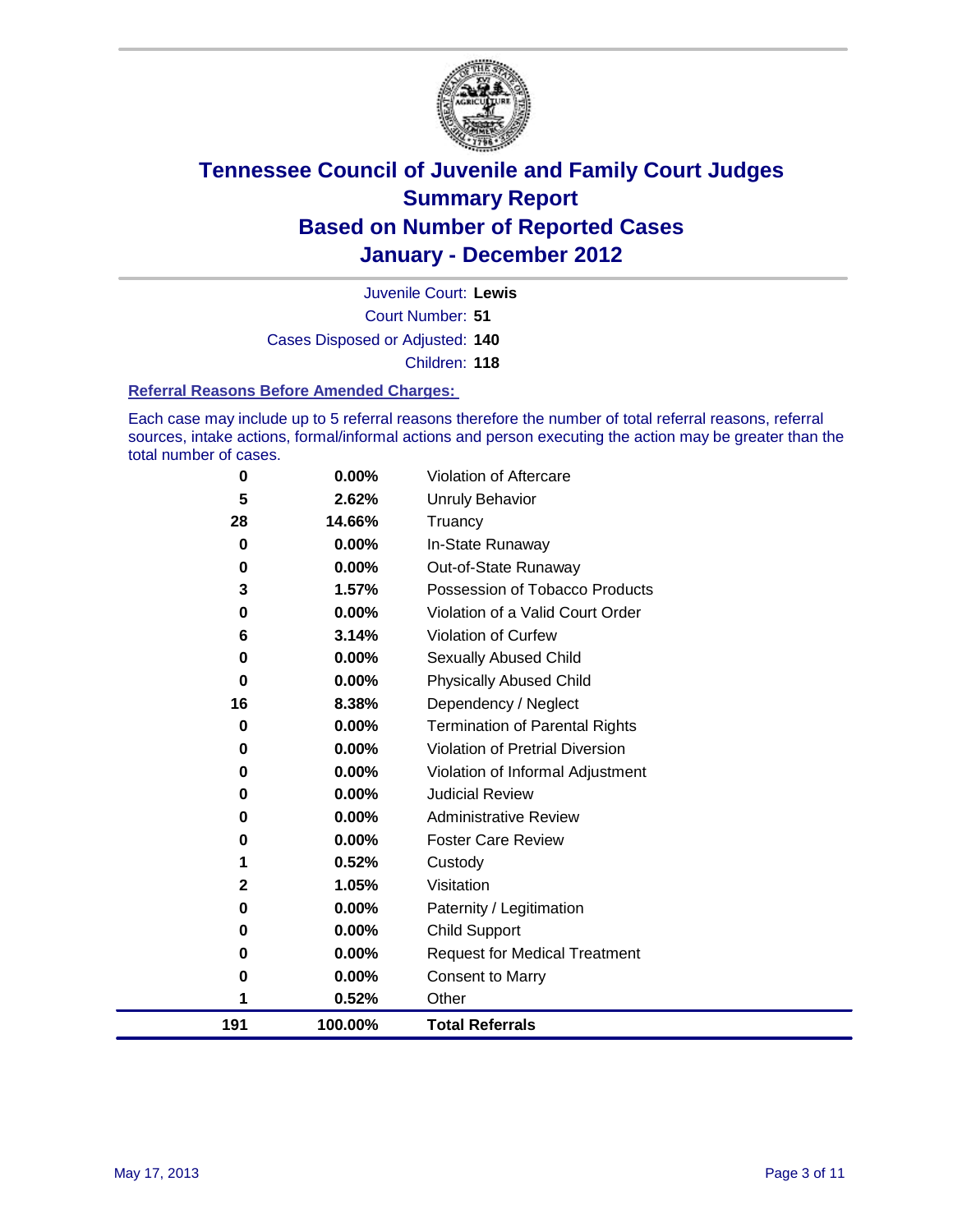

|                            |                                 | Juvenile Court: Lewis             |  |
|----------------------------|---------------------------------|-----------------------------------|--|
|                            |                                 | <b>Court Number: 51</b>           |  |
|                            | Cases Disposed or Adjusted: 140 |                                   |  |
|                            |                                 | Children: 118                     |  |
| <b>Referral Sources: 1</b> |                                 |                                   |  |
| 139                        | 72.77%                          | <b>Law Enforcement</b>            |  |
| 6                          | 3.14%                           | Parents                           |  |
| 10                         | 5.24%                           | <b>Relatives</b>                  |  |
| $\bf{0}$                   | 0.00%                           | Self                              |  |
| 27                         | 14.14%                          | School                            |  |
| 1                          | 0.52%                           | <b>CSA</b>                        |  |
| 8                          | 4.19%                           | <b>DCS</b>                        |  |
| 0                          | 0.00%                           | <b>Other State Department</b>     |  |
| 0                          | 0.00%                           | <b>District Attorney's Office</b> |  |
| 0                          | 0.00%                           | <b>Court Staff</b>                |  |
| 0                          | $0.00\%$                        | Social Agency                     |  |
| 0                          | 0.00%                           | <b>Other Court</b>                |  |
| 0                          | 0.00%                           | Victim                            |  |
| 0                          | 0.00%                           | Child & Parent                    |  |
| 0                          | $0.00\%$                        | Hospital                          |  |
| 0                          | 0.00%                           | Unknown                           |  |
| 0                          | 0.00%                           | Other                             |  |
| 191                        | 100.00%                         | <b>Total Referral Sources</b>     |  |
|                            |                                 |                                   |  |

### **Age of Child at Referral: 2**

| 0  | $0.00\%$ | Unknown            |
|----|----------|--------------------|
| 0  | 0.00%    | Ages 19 and Over   |
| 34 | 28.81%   | Ages 17 through 18 |
| 46 | 38.98%   | Ages 15 through 16 |
| 15 | 12.71%   | Ages 13 through 14 |
| 6  | 5.08%    | Ages 11 through 12 |
| 17 | 14.41%   | Ages 10 and Under  |
|    |          |                    |

<sup>1</sup> If different than number of Referral Reasons (191), verify accuracy of your court's data.

<sup>2</sup> One child could be counted in multiple categories, verify accuracy of your court's data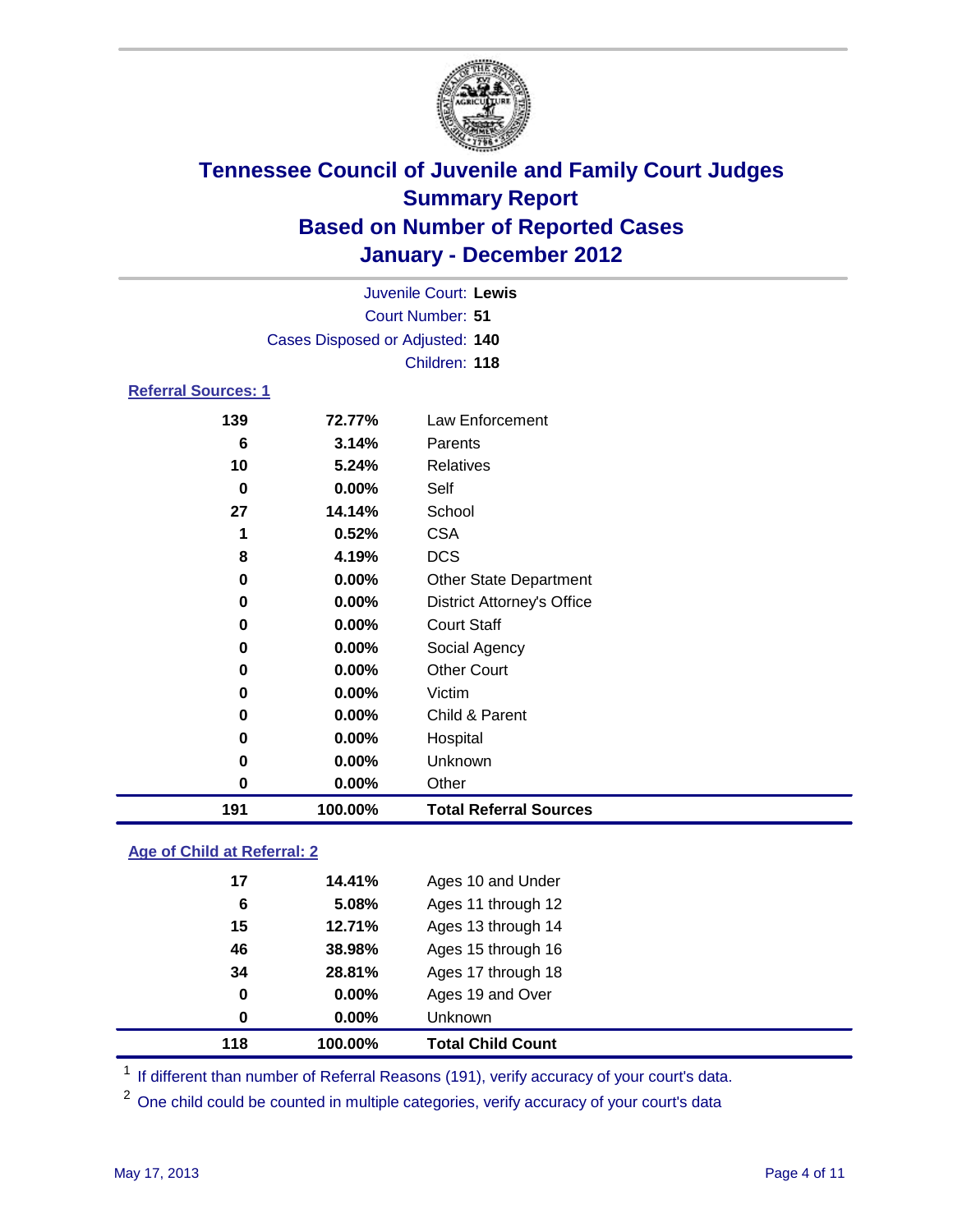

| Juvenile Court: Lewis                   |                                 |                          |  |  |
|-----------------------------------------|---------------------------------|--------------------------|--|--|
| Court Number: 51                        |                                 |                          |  |  |
|                                         | Cases Disposed or Adjusted: 140 |                          |  |  |
|                                         |                                 | Children: 118            |  |  |
| Sex of Child: 1                         |                                 |                          |  |  |
| 90                                      | 76.27%                          | Male                     |  |  |
| 28                                      | 23.73%                          | Female                   |  |  |
| $\mathbf 0$                             | 0.00%                           | Unknown                  |  |  |
| 118                                     | 100.00%                         | <b>Total Child Count</b> |  |  |
| Race of Child: 1                        |                                 |                          |  |  |
| 117                                     | 99.15%                          | White                    |  |  |
| $\mathbf 0$                             | 0.00%                           | African American         |  |  |
| 1                                       | 0.85%                           | Native American          |  |  |
| 0                                       | 0.00%                           | Asian                    |  |  |
| 0                                       | 0.00%                           | Mixed                    |  |  |
| $\mathbf 0$                             | 0.00%                           | Unknown                  |  |  |
| 118                                     | 100.00%                         | <b>Total Child Count</b> |  |  |
| <b>Hispanic Origin: 1</b>               |                                 |                          |  |  |
| 3                                       | 2.54%                           | Yes                      |  |  |
| 115                                     | 97.46%                          | No                       |  |  |
| $\mathbf 0$                             | 0.00%                           | Unknown                  |  |  |
| 118                                     | 100.00%                         | <b>Total Child Count</b> |  |  |
| <b>School Enrollment of Children: 1</b> |                                 |                          |  |  |
| 109                                     | 92.37%                          | Yes                      |  |  |
| 9                                       | 7.63%                           | No                       |  |  |
| $\mathbf 0$                             | 0.00%                           | Unknown                  |  |  |
| 118                                     | 100.00%                         | <b>Total Child Count</b> |  |  |

One child could be counted in multiple categories, verify accuracy of your court's data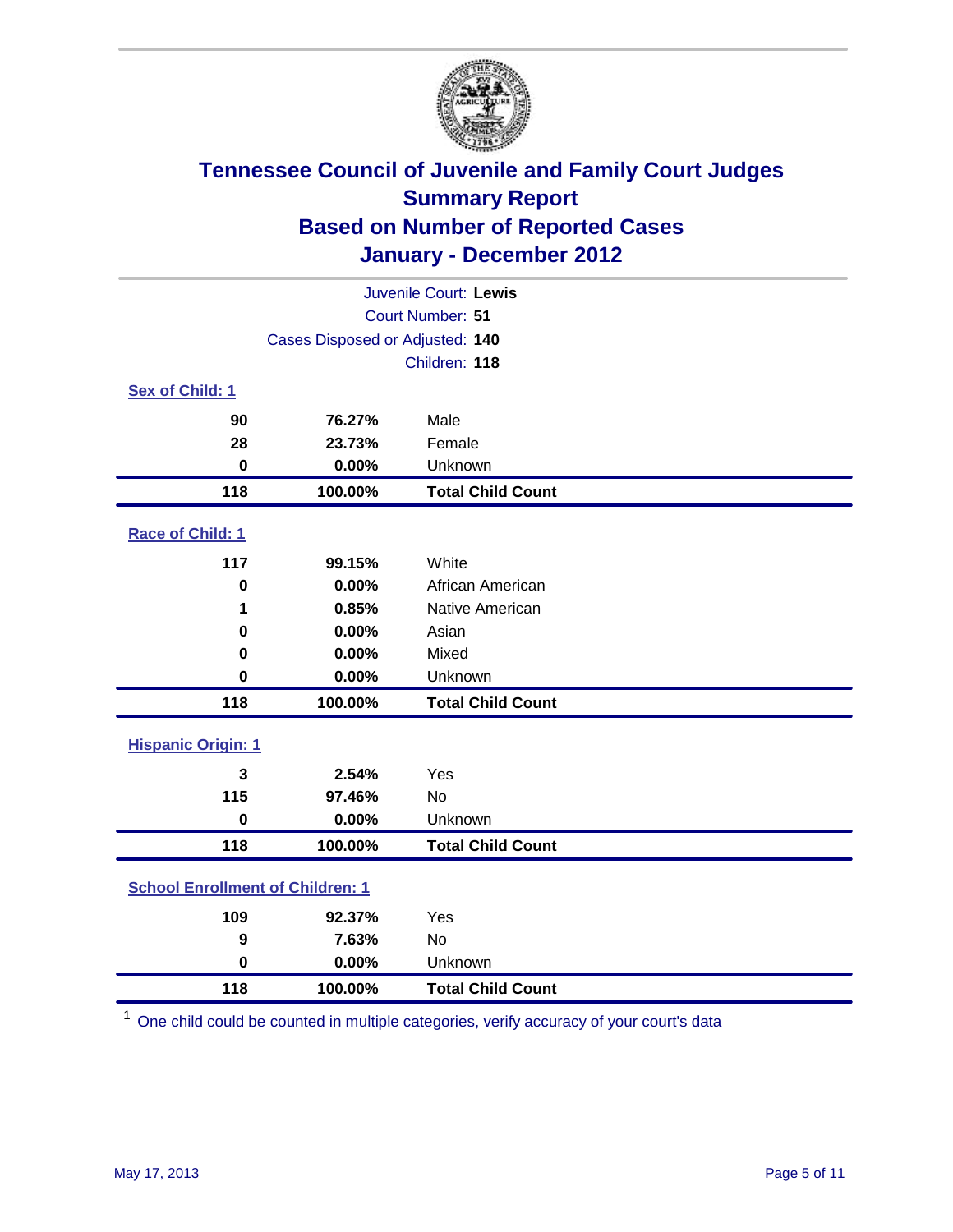

Court Number: **51** Juvenile Court: **Lewis** Cases Disposed or Adjusted: **140** Children: **118**

### **Living Arrangement of Child at Time of Referral: 1**

| 118 | 100.00%  | <b>Total Child Count</b>     |
|-----|----------|------------------------------|
| 0   | 0.00%    | Other                        |
| 0   | $0.00\%$ | Unknown                      |
| 0   | $0.00\%$ | Independent                  |
| 0   | $0.00\%$ | In an Institution            |
| 0   | $0.00\%$ | In a Residential Center      |
| 0   | $0.00\%$ | In a Group Home              |
| 0   | $0.00\%$ | With Foster Family           |
| 0   | $0.00\%$ | With Adoptive Parents        |
| 15  | 12.71%   | <b>With Relatives</b>        |
| 6   | 5.08%    | With Father                  |
| 32  | 27.12%   | <b>With Mother</b>           |
| 11  | 9.32%    | With Mother and Stepfather   |
| 8   | 6.78%    | With Father and Stepmother   |
| 46  | 38.98%   | With Both Biological Parents |
|     |          |                              |

#### **Type of Detention: 2**

| 140 | 100.00%  | <b>Total Detention Count</b> |  |
|-----|----------|------------------------------|--|
| 0   | 0.00%    | Other                        |  |
| 13  | 9.29%    | Does Not Apply               |  |
| 0   | $0.00\%$ | <b>Unknown</b>               |  |
| 0   | $0.00\%$ | Psychiatric Hospital         |  |
| 0   | 0.00%    | Jail - No Separation         |  |
| 0   | $0.00\%$ | Jail - Partial Separation    |  |
| 0   | $0.00\%$ | Jail - Complete Separation   |  |
| 1   | 0.71%    | Juvenile Detention Facility  |  |
| 126 | 90.00%   | Non-Secure Placement         |  |
|     |          |                              |  |

<sup>1</sup> One child could be counted in multiple categories, verify accuracy of your court's data

<sup>2</sup> If different than number of Cases (140) verify accuracy of your court's data.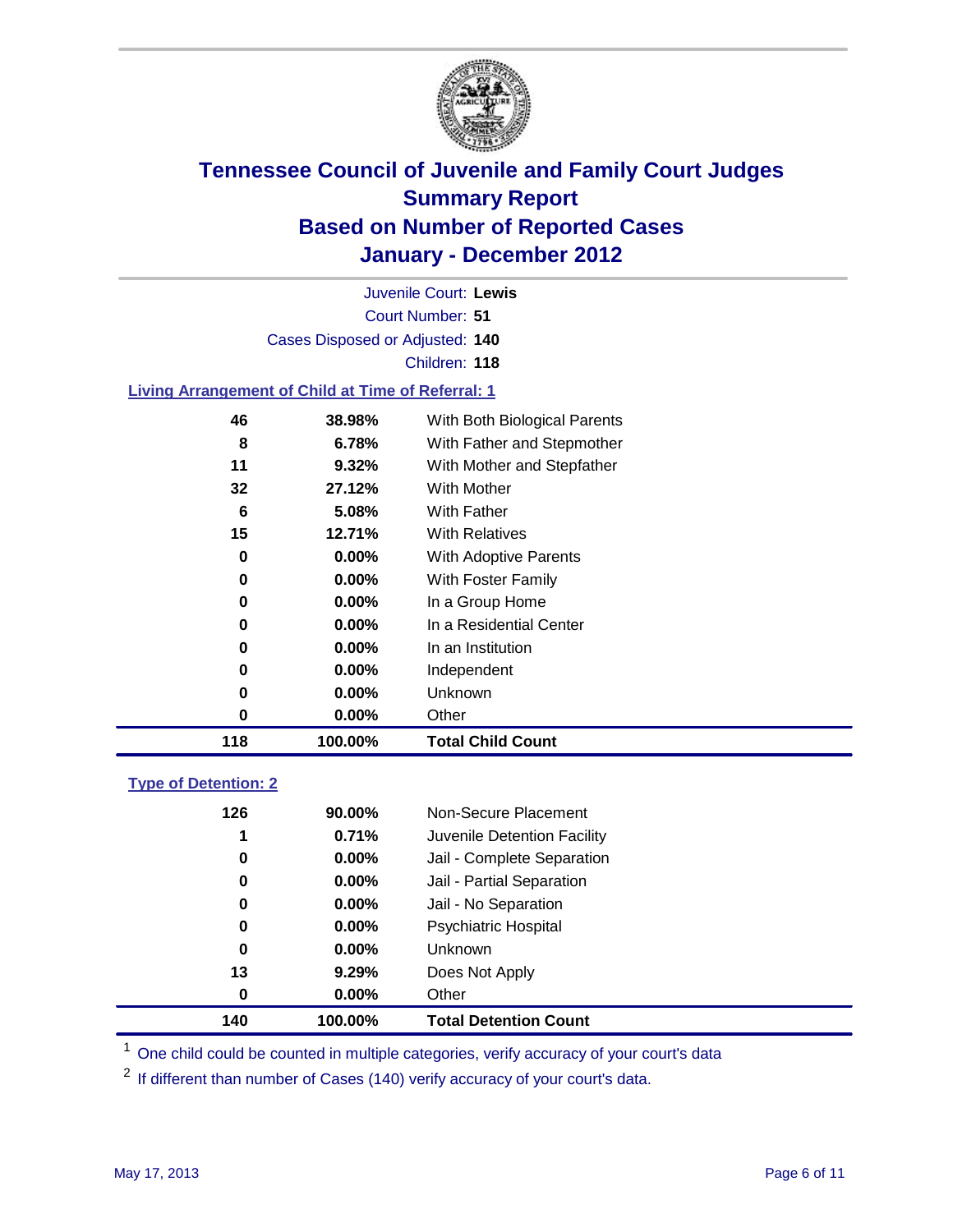

|                                                    | Juvenile Court: Lewis                          |                                     |  |  |  |
|----------------------------------------------------|------------------------------------------------|-------------------------------------|--|--|--|
|                                                    | Court Number: 51                               |                                     |  |  |  |
|                                                    | Cases Disposed or Adjusted: 140                |                                     |  |  |  |
|                                                    |                                                | Children: 118                       |  |  |  |
| <b>Placement After Secure Detention Hearing: 1</b> |                                                |                                     |  |  |  |
| 125                                                | 89.29%<br>Returned to Prior Living Arrangement |                                     |  |  |  |
| 1                                                  | 0.71%                                          | Juvenile Detention Facility         |  |  |  |
| $\bf{0}$                                           | 0.00%                                          | Jail                                |  |  |  |
| $\bf{0}$                                           | 0.00%                                          | Shelter / Group Home                |  |  |  |
| 1                                                  | 0.71%                                          | <b>Foster Family Home</b>           |  |  |  |
| 0                                                  | 0.00%                                          | Psychiatric Hospital                |  |  |  |
| 0                                                  | 0.00%                                          | Unknown                             |  |  |  |
| 13                                                 | 9.29%                                          | Does Not Apply                      |  |  |  |
| $\bf{0}$                                           | 0.00%                                          | Other                               |  |  |  |
| 140                                                | 100.00%                                        | <b>Total Placement Count</b>        |  |  |  |
|                                                    |                                                |                                     |  |  |  |
| <b>Intake Actions: 2</b>                           |                                                |                                     |  |  |  |
| 140                                                | 73.30%                                         | <b>Petition Filed</b>               |  |  |  |
| $\mathbf{2}$                                       | 1.05%                                          | <b>Motion Filed</b>                 |  |  |  |
| 48                                                 | 25.13%                                         | <b>Citation Processed</b>           |  |  |  |
| 0                                                  | 0.00%                                          | Notification of Paternity Processed |  |  |  |
| $\bf{0}$                                           | 0.00%                                          | Scheduling of Judicial Review       |  |  |  |
| 1                                                  | 0.52%                                          | Scheduling of Administrative Review |  |  |  |
| 0                                                  | 0.00%                                          | Scheduling of Foster Care Review    |  |  |  |
| $\bf{0}$                                           | 0.00%                                          | Unknown                             |  |  |  |
| 0                                                  | 0.00%                                          | Does Not Apply                      |  |  |  |
| 0                                                  | 0.00%                                          | Other                               |  |  |  |
| 191                                                | 100.00%                                        | <b>Total Intake Count</b>           |  |  |  |

<sup>1</sup> If different than number of Cases (140) verify accuracy of your court's data.

<sup>2</sup> If different than number of Referral Reasons (191), verify accuracy of your court's data.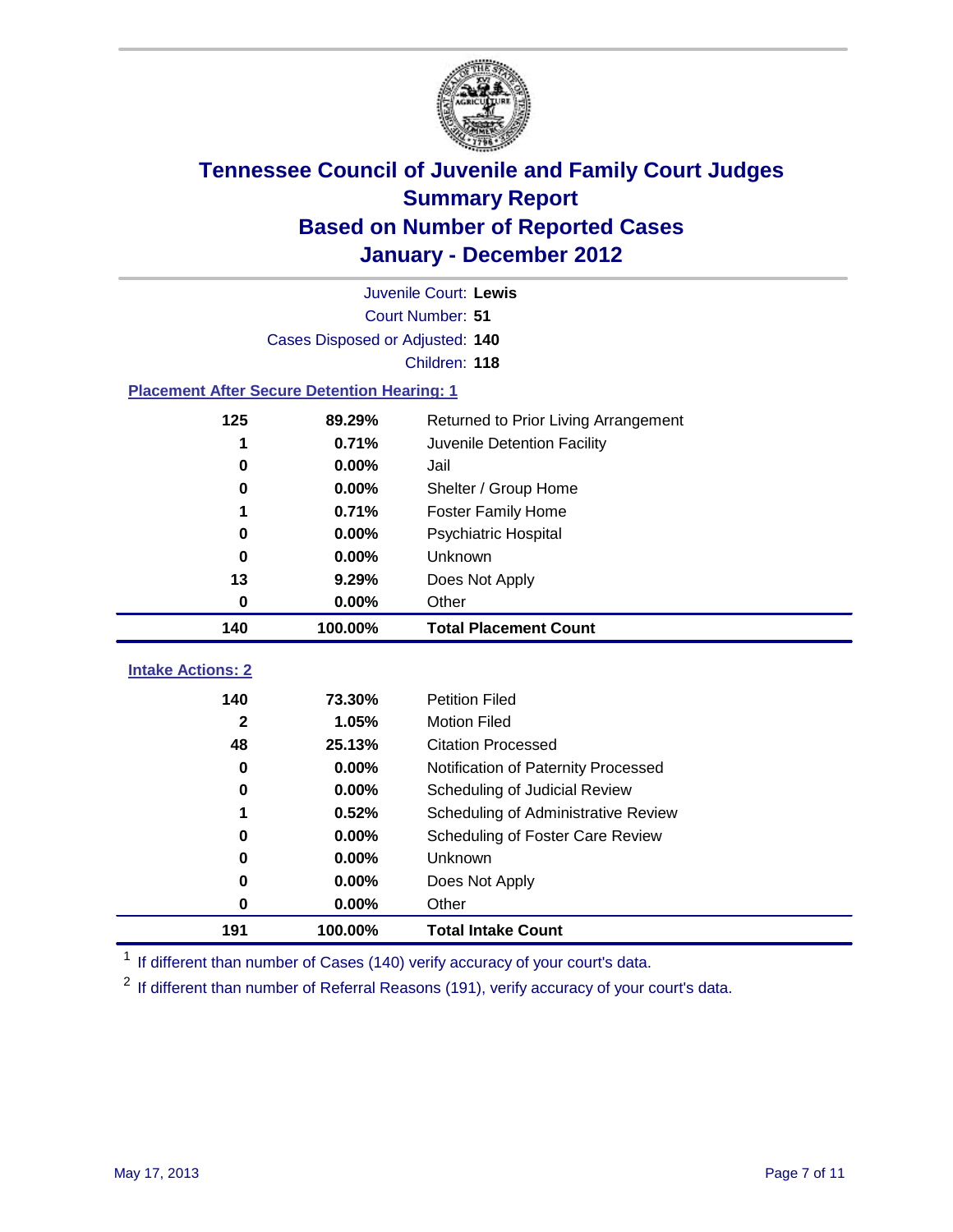

Court Number: **51** Juvenile Court: **Lewis** Cases Disposed or Adjusted: **140** Children: **118**

### **Last Grade Completed by Child: 1**

| 7                                       | 5.93%   | Too Young for School         |  |
|-----------------------------------------|---------|------------------------------|--|
| 0                                       | 0.00%   | Preschool                    |  |
| 5                                       | 4.24%   | Kindergarten                 |  |
| 4                                       | 3.39%   | 1st Grade                    |  |
| 1                                       | 0.85%   | 2nd Grade                    |  |
| 1                                       | 0.85%   | 3rd Grade                    |  |
| $\mathbf 2$                             | 1.69%   | 4th Grade                    |  |
| 4                                       | 3.39%   | 5th Grade                    |  |
| 5                                       | 4.24%   | 6th Grade                    |  |
| 9                                       | 7.63%   | 7th Grade                    |  |
| 14                                      | 11.86%  | 8th Grade                    |  |
| 27                                      | 22.88%  | 9th Grade                    |  |
| 17                                      | 14.41%  | 10th Grade                   |  |
| 21                                      | 17.80%  | 11th Grade                   |  |
| $\bf{0}$                                | 0.00%   | 12th Grade                   |  |
| 0                                       | 0.00%   | Non-Graded Special Ed        |  |
| 1                                       | 0.85%   | <b>GED</b>                   |  |
| 0                                       | 0.00%   | Graduated                    |  |
| 0                                       | 0.00%   | <b>Never Attended School</b> |  |
| 0                                       | 0.00%   | Unknown                      |  |
| $\mathbf 0$                             | 0.00%   | Other                        |  |
| 118                                     | 100.00% | <b>Total Child Count</b>     |  |
| <b>Enrolled in Special Education: 1</b> |         |                              |  |

| 118 | 100.00%  | <b>Total Child Count</b> |
|-----|----------|--------------------------|
| 0   | $0.00\%$ | <b>Unknown</b>           |
| 90  | 76.27%   | No                       |
| 28  | 23.73%   | Yes                      |
|     |          |                          |

One child could be counted in multiple categories, verify accuracy of your court's data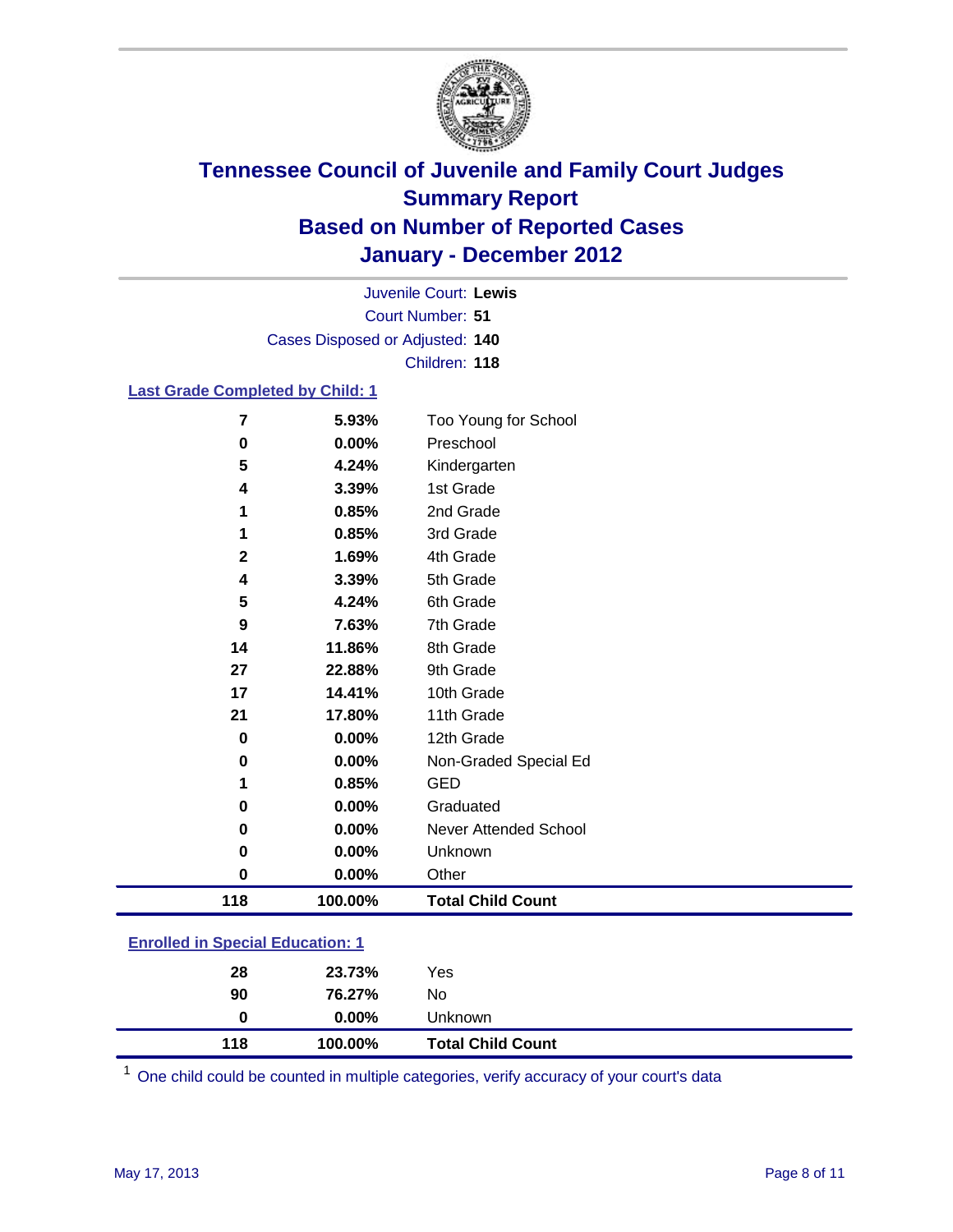

| Juvenile Court: Lewis        |                                 |                           |  |  |  |
|------------------------------|---------------------------------|---------------------------|--|--|--|
|                              | Court Number: 51                |                           |  |  |  |
|                              | Cases Disposed or Adjusted: 140 |                           |  |  |  |
|                              |                                 | Children: 118             |  |  |  |
| <b>Action Executed By: 1</b> |                                 |                           |  |  |  |
| 191                          | 100.00%                         | Judge                     |  |  |  |
| $\bf{0}$                     | $0.00\%$                        | Magistrate                |  |  |  |
| $\bf{0}$                     | 0.00%                           | <b>YSO</b>                |  |  |  |
| 0                            | 0.00%                           | Other                     |  |  |  |
| 0                            | 0.00%                           | Unknown                   |  |  |  |
| 191                          | 100.00%                         | <b>Total Action Count</b> |  |  |  |

### **Formal / Informal Actions: 1**

| 32  | 16.75%   | Dismissed                                        |
|-----|----------|--------------------------------------------------|
| 27  | 14.14%   | Retired / Nolle Prosequi                         |
| 58  | 30.37%   | <b>Complaint Substantiated Delinquent</b>        |
| 36  | 18.85%   | <b>Complaint Substantiated Status Offender</b>   |
| 3   | 1.57%    | <b>Complaint Substantiated Dependent/Neglect</b> |
| 0   | 0.00%    | <b>Complaint Substantiated Abused</b>            |
| 0   | $0.00\%$ | <b>Complaint Substantiated Mentally III</b>      |
| 8   | 4.19%    | Informal Adjustment                              |
| 0   | $0.00\%$ | <b>Pretrial Diversion</b>                        |
| 0   | 0.00%    | <b>Transfer to Adult Court Hearing</b>           |
| 0   | $0.00\%$ | Charges Cleared by Transfer to Adult Court       |
| 17  | 8.90%    | Special Proceeding                               |
|     | 0.52%    | <b>Review Concluded</b>                          |
| 0   | $0.00\%$ | Case Held Open                                   |
| 9   | 4.71%    | Other                                            |
| 0   | $0.00\%$ | Unknown                                          |
| 191 | 100.00%  | <b>Total Action Count</b>                        |

<sup>1</sup> If different than number of Referral Reasons (191), verify accuracy of your court's data.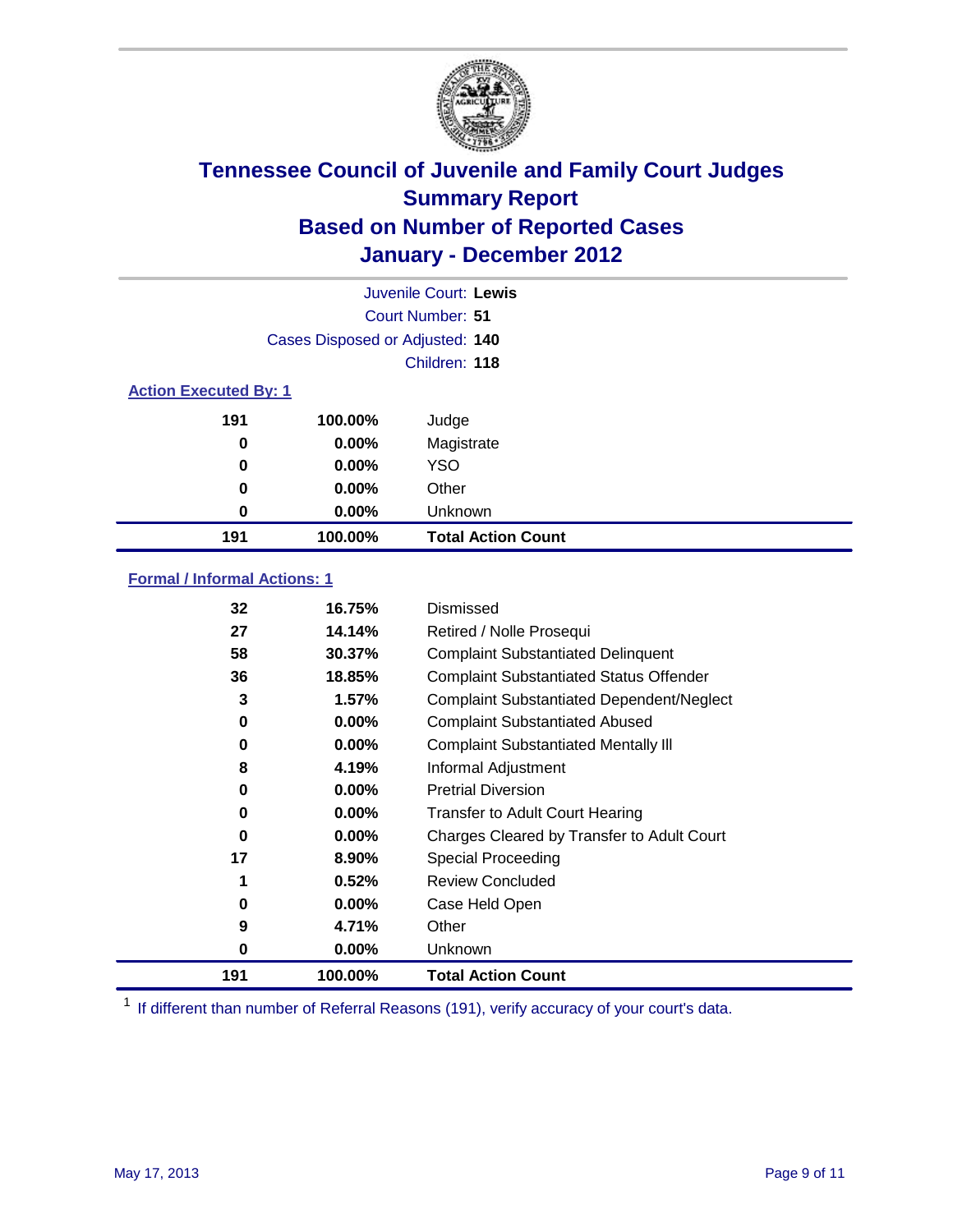

|                       |                                 | Juvenile Court: Lewis                                 |
|-----------------------|---------------------------------|-------------------------------------------------------|
|                       |                                 | <b>Court Number: 51</b>                               |
|                       | Cases Disposed or Adjusted: 140 |                                                       |
|                       |                                 | Children: 118                                         |
| <b>Case Outcomes:</b> |                                 | There can be multiple outcomes for one child or case. |
| 26                    | 9.00%                           | <b>Case Dismissed</b>                                 |
| 16                    | 5.54%                           | Case Retired or Nolle Prosequi                        |
| 16                    | 5.54%                           | Warned / Counseled                                    |
| 9                     | 3.11%                           | Held Open For Review                                  |
| 12                    | 4.15%                           | Supervision / Probation to Juvenile Court             |
| 0                     | 0.00%                           | <b>Probation to Parents</b>                           |
| 4                     | 1.38%                           | Referral to Another Entity for Supervision / Service  |
| 0                     | 0.00%                           | Referred for Mental Health Counseling                 |
| 3                     | 1.04%                           | Referred for Alcohol and Drug Counseling              |
| 0                     | 0.00%                           | Referred to Alternative School                        |
| 1                     | 0.35%                           | Referred to Private Child Agency                      |
| 29                    | 10.03%                          | Referred to Defensive Driving School                  |
| 4                     | 1.38%                           | Referred to Alcohol Safety School                     |
| 20                    | 6.92%                           | Referred to Juvenile Court Education-Based Program    |
| 2                     | 0.69%                           | Driver's License Held Informally                      |
| 0                     | 0.00%                           | <b>Voluntary Placement with DMHMR</b>                 |
| 1                     | 0.35%                           | <b>Private Mental Health Placement</b>                |
| 0                     | 0.00%                           | <b>Private MR Placement</b>                           |
| 0                     | 0.00%                           | Placement with City/County Agency/Facility            |
| 2                     | 0.69%                           | Placement with Relative / Other Individual            |
| 55                    | 19.03%                          | Fine                                                  |
| 20                    | 6.92%                           | <b>Public Service</b>                                 |
| 7                     | 2.42%                           | Restitution                                           |
| 0                     | 0.00%                           | <b>Runaway Returned</b>                               |
| 2                     | 0.69%                           | No Contact Order                                      |
| 0                     | 0.00%                           | Injunction Other than No Contact Order                |
| 0                     | 0.00%                           | <b>House Arrest</b>                                   |
| 0                     | 0.00%                           | <b>Court Defined Curfew</b>                           |
| 0                     | 0.00%                           | Dismissed from Informal Adjustment                    |
| 0                     | 0.00%                           | <b>Dismissed from Pretrial Diversion</b>              |
| 1                     | 0.35%                           | Released from Probation                               |
| 1                     | 0.35%                           | <b>Transferred to Adult Court</b>                     |
| 0                     | 0.00%                           | <b>DMHMR Involuntary Commitment</b>                   |